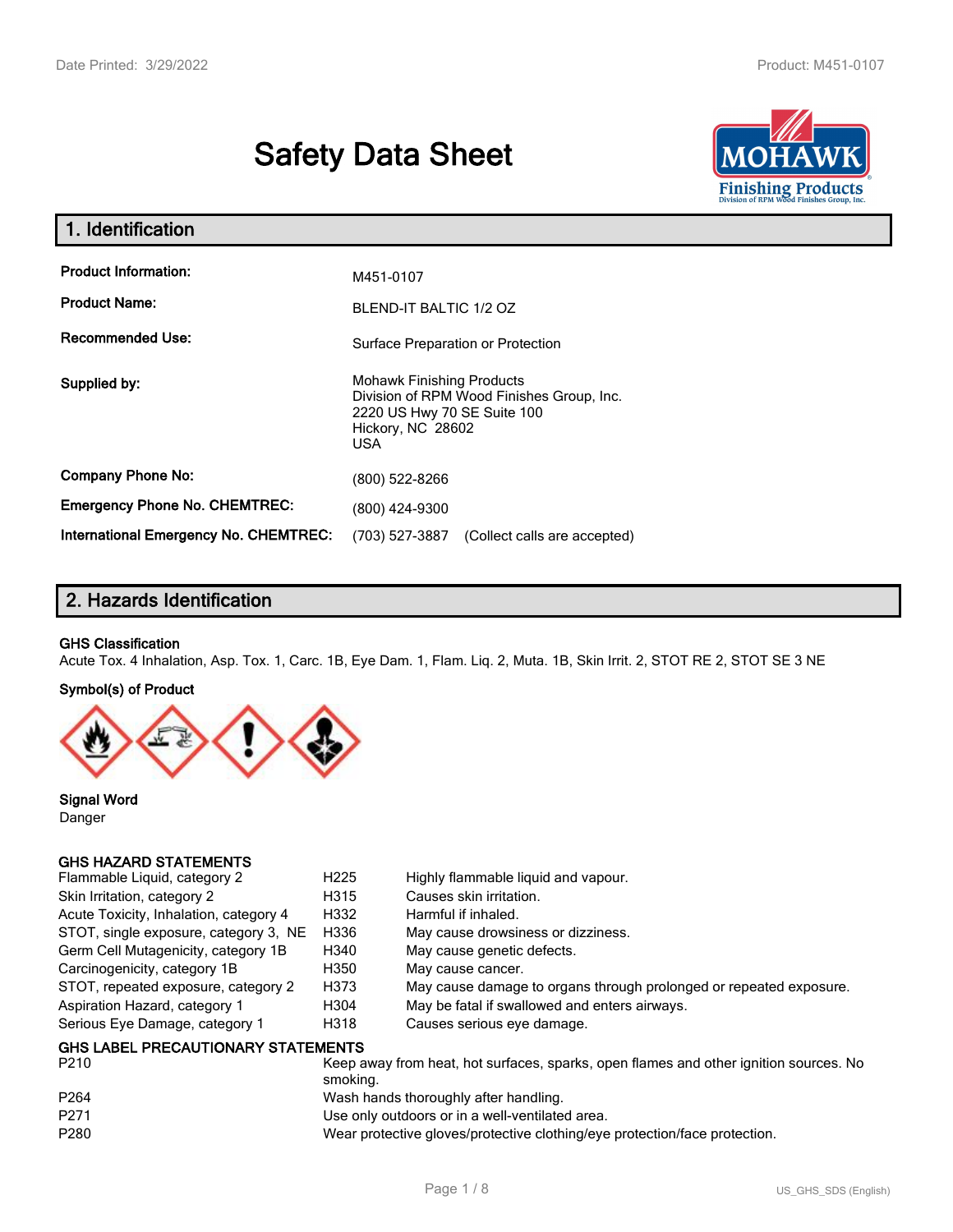| P331                                    | Do NOT induce vomiting.                                                                                                             |
|-----------------------------------------|-------------------------------------------------------------------------------------------------------------------------------------|
| P405                                    | Store locked up.                                                                                                                    |
| P302+P352                               | IF ON SKIN: Wash with plenty of soap and water.                                                                                     |
| P303+P361+P353                          | IF ON SKIN (or hair): Take off immediately all contaminated clothing. Rinse skin with<br>water/shower.                              |
| P305+P351+P338                          | IF IN EYES: Rinse cautiously with water for several minutes. Remove contact lenses, if<br>present and easy to do. Continue rinsing. |
| P362+P364                               | Take off contaminated clothing and wash it before reuse.                                                                            |
| P403+P233                               | Store in a well-ventilated place. Keep container tightly closed.                                                                    |
| P <sub>201</sub>                        | Obtain special instructions before use.                                                                                             |
| P <sub>260</sub>                        | Do not breathe dust/fume/gas/mist/vapours/spray.                                                                                    |
| P304+P340                               | IF INHALED: Remove person to fresh air and keep comfortable for breathing.                                                          |
| P308+P313                               | IF exposed or concerned: Get medical advice/attention.                                                                              |
| P332+P313                               | If skin irritation occurs: Get medical advice/attention.                                                                            |
| P403+P235                               | Store in a well-ventilated place. Keep cool.                                                                                        |
| P301+P310                               | IF SWALLOWED: Immediately call a POISON CENTER or doctor/physician.                                                                 |
| <b>GHS SDS PRECAUTIONARY STATEMENTS</b> |                                                                                                                                     |
| P <sub>240</sub>                        | Ground/bond container and receiving equipment.                                                                                      |
| P <sub>241</sub>                        | Use explosion-proof electrical/ventilating/lighting/equipment.                                                                      |
| P242                                    | Use only non-sparking tools.                                                                                                        |
| P243                                    | Take precautionary measures against static discharge.                                                                               |

## **3. Composition/Information on ingredients**

| <b>Chemical Name</b>            | CAS-No.        | <u>Wt. %</u> | <b>GHS Symbols</b>    | <b>GHS Statements</b>         |
|---------------------------------|----------------|--------------|-----------------------|-------------------------------|
| n-butyl acetate                 | 123-86-4       | $10 - 25$    | GHS02-GHS07           | H226-336                      |
| petroleum distillate            | 64742-49-0     | $10 - 25$    | GHS08                 | H304-340-350                  |
| butanol                         | $71-36-3$      | $10 - 25$    | GHS02-GHS05-<br>GHS07 | H226-302-315-318-332-335-336  |
| ethanol                         | 64-17-5        | $2.5 - 10$   | GHS02                 | H <sub>225</sub>              |
| eep                             | 763-69-9       | $2.5 - 10$   | GHS06                 | H331                          |
| toluene                         | 108-88-3       | $2.5 - 10$   | GHS02-GHS07-<br>GHS08 | H225-304-315-332-336-373      |
| pm acetate                      | 108-65-6       | $2.5 - 10$   | GHS02-GHS07           | H226-332                      |
| titanium dioxide                | 13463-67-7     | $2.5 - 10$   | GHS08                 | H351                          |
| m-xylene                        | 108-38-3       | $1.0 - 2.5$  | GHS02-GHS07           | H226-315-332                  |
| aliphatic petroleum distillates | 64742-47-8     | $1.0 - 2.5$  | GHS07-GHS08           | H304-332                      |
| ethylbenzene                    | $100 - 41 - 4$ | $0.1 - 1.0$  | GHS02-GHS07-<br>GHS08 | H <sub>225</sub> -304-332-373 |
| p-xylene                        | 106-42-3       | $0.1 - 1.0$  | GHS02-GHS07           | H226-315-332                  |
| carbon black                    | 1333-86-4      | $0.1 - 1.0$  | GHS02                 | H <sub>251</sub>              |
| crystalline silica              | 14808-60-7     | $0.1 - 1.0$  | No Information        | No Information                |

The exact percentage (concentration) of ingredients is being withheld as a trade secret.

The text for GHS Hazard Statements shown above (if any) is given in the "Other information" Section.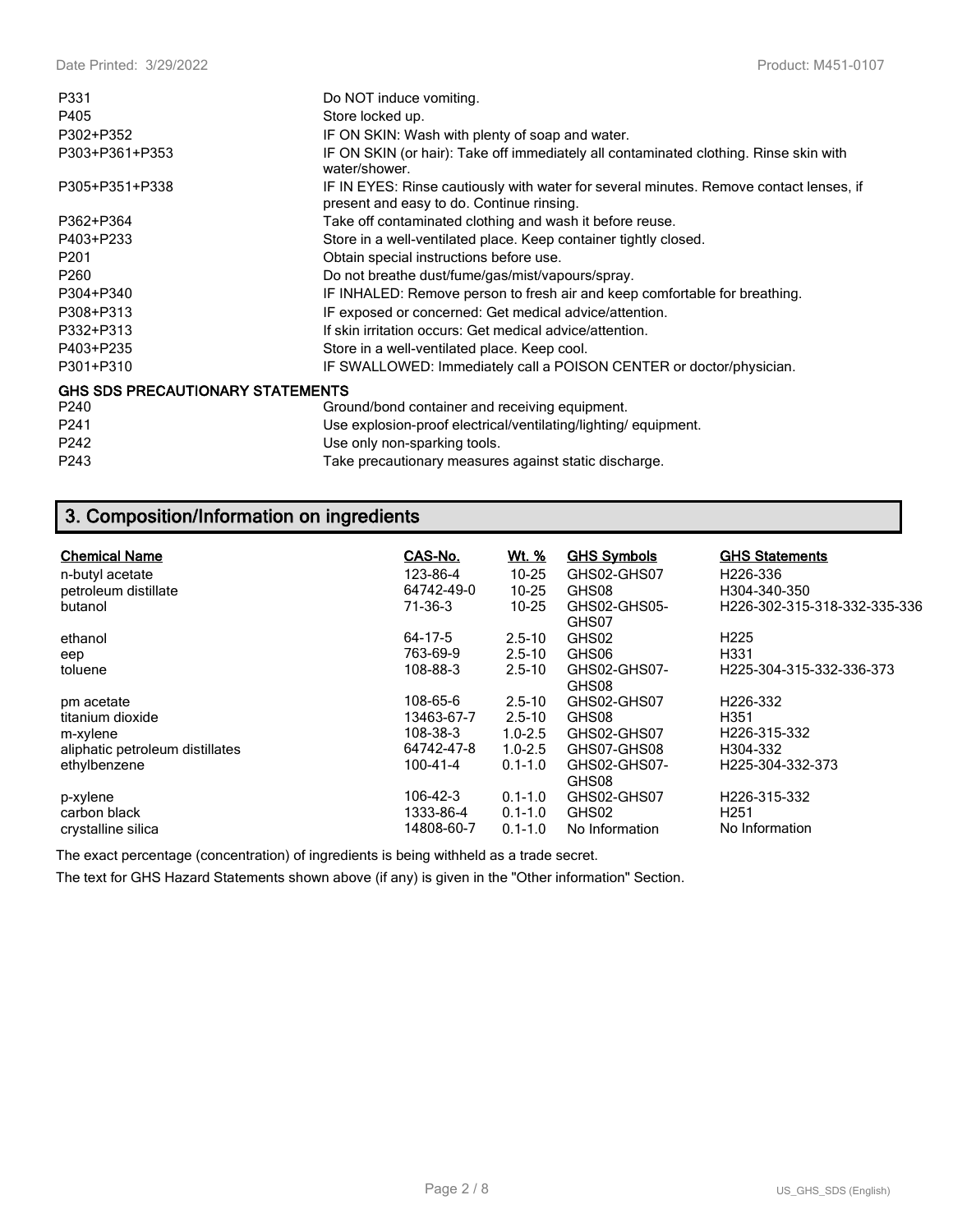## **4. First-aid Measures**



FIRST AID - EYE CONTACT: IF IN EYES: Rinse cautiously with water for several minutes. Remove contact lenses, if present and easy to do. Continue rinsing.

FIRST AID - SKIN CONTACT: IF ON SKIN: Wash with plenty of soap and water. IF ON SKIN (or hair): Take off immediately all contaminated clothing. Rinse skin with water/shower. Take off contaminated clothing and wash it before reuse. If skin irritation occurs: Get medical advice/attention.

FIRST AID - INGESTION: Do NOT induce vomiting. IF SWALLOWED: Immediately call a POISON CENTER or doctor/physician.

FIRST AID - INHALATION: IF INHALED: Remove person to fresh air and keep comfortable for breathing.

## **5. Fire-fighting Measures**

**SPECIAL FIREFIGHTING PROCEDURES:** Evacuate all persons from the fire area to a safe location. Move non-burning material, as feasible, to a safe location as soon as possible. Fire fighters should be protected from potential explosion hazards while extinguishing the fire. Wear self-contained breathing apparatus (SCBA) and full fire-fighting protective clothing. Thoroughly decontaminate all protective equipment after use. Containers of this material may build up pressure if exposed to heat (fire). Use water spray to cool fire-exposed containers. Use water spray to disperse vapors if a spill or leak has not ignited. DO NOT extinguish a fire resulting from the flow of flammable liquid until the flow of the liquid is effectively shut off. This precaution will help prevent the accumulation of an explosive vapor-air mixture after the initial fire is extinguished.

**FIREFIGHTING EQUIPMENT:** This is a NFPA/OSHA Class 1B or less flammable liquid. Follow NFPA30, Chapter 16 for fire protection and fire suppression. Use a dry chemical, carbon dioxide, or similar ABC fire extinguisher for incipeint fires. Water may be used to cool and prevent rupture of containers that are exposed to heat from fire.

#### **6. Accidental Release Measures**

#### **ENVIRONMENTAL MEASURES:** No Information

**STEPS TO BE TAKEN IN CASE MATERIAL IS RELEASED OR SPILLED:** Follow personal protective equipment recommendations found in Section VIII. Personal protective equipment needs must be evaluated based on information provided on this sheet and the special circumstances created by the spill including; the material spilled, the quantity of the spill, the area in which the spill occurred, and the training and the expertise of employees in the area responding to the spill. Never exceed any occupational exposure limits. Shut off ignition sources; including electrical equipment and flames. Do not allow smoking in the area. Do not allow the spilled product to enter public drainage system or open waterways.

#### **7. Handling and Storage**



**HANDLING:** Avoid inhalation and contact with eyes, skin, and clothing. Wash hands thoroughly after handling and before eating or drinking. In keeping with safe handling practices, avoid ignition sources (smoking, flames, pilot lights, electrical sparks); ground and bond containers when transferring the material to prevent static electricity sparks that could ignite vapor and use spark proof tools and explosion proof equipment. Empty containers may retain product residue or vapor. Do not pressurize, cut, weld, braze, solder, drill, grind, or expose container to heat, flame, sparks, static electricity, or other sources of ignition. Any of these actions can potentially cause an explosion that may lead to injury.

**STORAGE:** Keep containers closed when not in use. Store in cool well ventilated space away from incompatible materials.

## **8. Exposure Controls/Personal Protection**

| Ingredients with Occupational Exposure Limits |                      |                       |                     |                         |  |  |
|-----------------------------------------------|----------------------|-----------------------|---------------------|-------------------------|--|--|
| <b>Chemical Name</b>                          | <b>ACGIH TLV-TWA</b> | <b>ACGIH-TLV STEL</b> | <b>OSHA PEL-TWA</b> | <b>OSHA PEL-CEILING</b> |  |  |
| n-butyl acetate                               | 50 ppm               | $150$ ppm             | $150$ ppm           | N.D.                    |  |  |
| petroleum distillate                          | N.D.                 | N.D.                  | N.D.                | N.D.                    |  |  |
| butanol                                       | 20 ppm               | N.D.                  | $100$ ppm           | N.D.                    |  |  |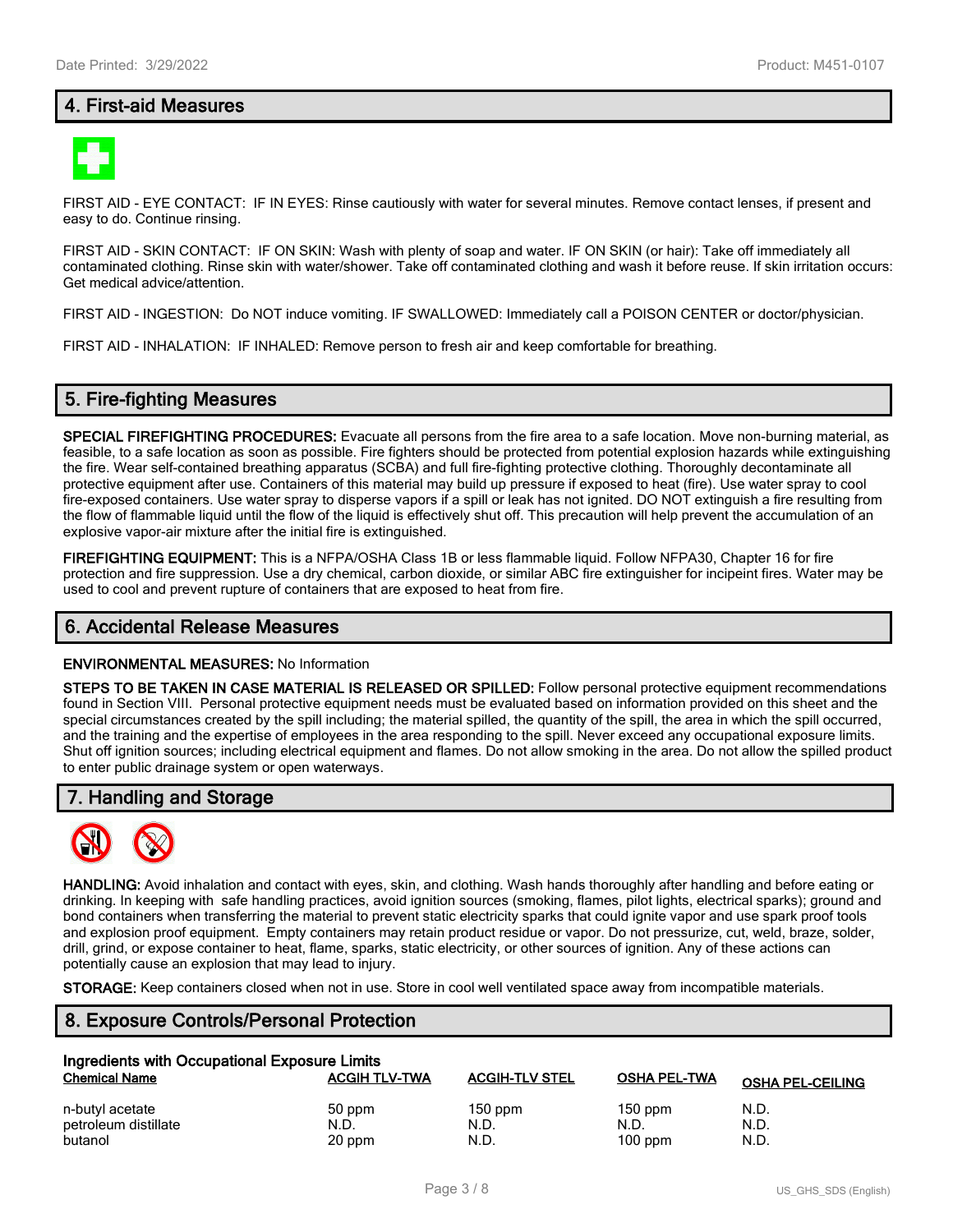| ethanol                         | N.D.             | 1000 ppm  | 1000 ppm           | N.D.    |
|---------------------------------|------------------|-----------|--------------------|---------|
| eep                             | N.D.             | N.D.      | N.D.               | N.D.    |
| toluene                         | 20 ppm           | N.D.      | $200$ ppm          | 300 ppm |
| pm acetate                      | N.D.             | N.D.      | N.D.               | N.D.    |
| titanium dioxide                | 10 mg/m $3$      | N.D.      | $15 \text{ mg/m}$  | N.D.    |
| m-xylene                        | $100$ ppm        | $150$ ppm | $100$ ppm          | N.D.    |
| aliphatic petroleum distillates | N.D.             | N.D.      | N.D.               | N.D.    |
| ethylbenzene                    | 20 ppm           | N.D.      | $100$ ppm          | N.D.    |
| p-xylene                        | $100$ ppm        | $150$ ppm | $100$ ppm          | N.D.    |
| carbon black                    | $3 \text{ mg/m}$ | N.D.      | $3.5 \text{ mg/m}$ | N.D.    |
| crystalline silica              | $0.025$ mg/m3    | N.D.      | $50 \mu q/m3$      | N.D.    |
|                                 |                  |           |                    |         |

**Further Advice: MEL = Maximum Exposure Limit OES = Occupational Exposure Standard SUP = Supplier's Recommendation Sk = Skin Sensitizer N.E. = Not Established N.D. = Not Determined**

#### **Personal Protection**



**RESPIRATORY PROTECTION:** Use adequate engineering controls and ventilation to keep levels below recommended or statutory exposure limits. If exposure levels exceed limits use appropriate approved respiratory protection equipment.

**SKIN PROTECTION:** Wear chemical resistant footwear and clothing such as gloves, an apron or a whole body suit as appropriate.



**EYE PROTECTION:** Wear chemical-resistant glasses and/or goggles and a face shield when eye and face contact is possible due to splashing or spraying of material.



**OTHER PROTECTIVE EQUIPMENT:** No Information



**HYGIENIC PRACTICES:** It is good practice to avoid contact with the product and/or its vapors, mists or dust by using appropriate protective measures. Wash thoroughly after handling and before eating or drinking.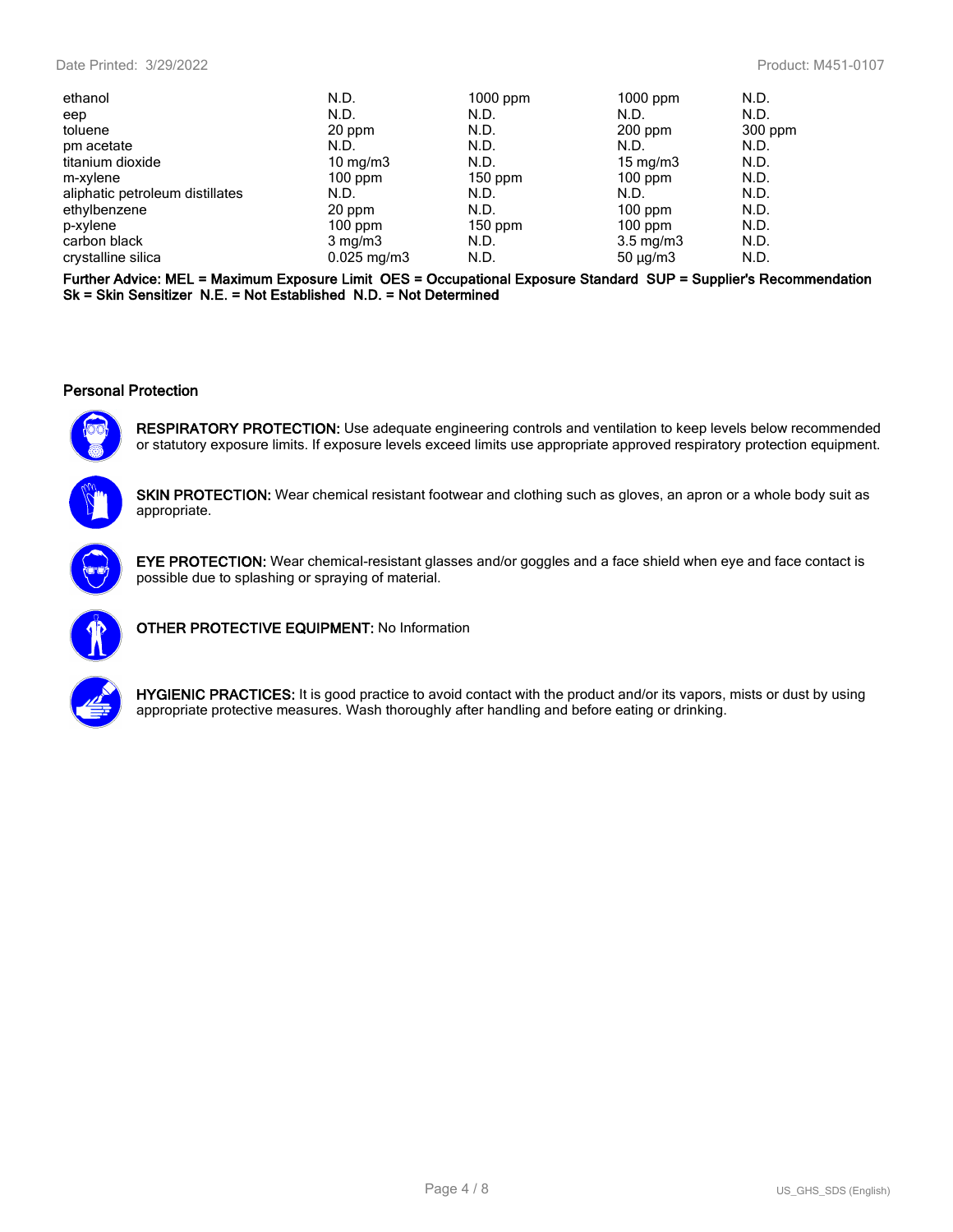**N.I. = No Information**

## **9. Physical and Chemical Properties**

| Appearance:                    | Colored Liquid                   | <b>Physical State:</b>                      | <b>LIQUID</b>  |
|--------------------------------|----------------------------------|---------------------------------------------|----------------|
| Odor:                          | <b>Strong Solvent</b>            | <b>Odor Threshold:</b>                      | Not determined |
| Density, g/cm3:                | 0.911                            | pH:                                         | Not determined |
| Freeze Point, °F:              | Not determined                   | Viscosity:                                  | Not determined |
| <b>Solubility in Water:</b>    | Not determined                   | Partition Coefficient, n-octanol/<br>water: | Not determined |
| Decomposition temperature, °F: | Not determined                   | <b>Explosive Limits, %:</b>                 | Not determined |
| Boiling Range, °F:             | $>$ 100 °F                       | Flash Point, °F:                            | $55^{\circ}$ F |
| Combustibility:                | <b>Supports Combustion</b>       | Auto-Ignition Temperature, °F:              | Not determined |
| <b>Evaporation Rate:</b>       | <b>Faster than Diethyl Ether</b> | Vapor Pressure, mmHg:                       | Not determined |
| <b>Vapor Density:</b>          | Not determined                   |                                             |                |

## **10. Stability and reactivity**

**STABILITY:** Stable under normal conditions.

**CONDITIONS TO AVOID:** Heat, flames and sparks.

**INCOMPATIBILITY:** Acids, Bases, Oxidizing agents

**HAZARDOUS DECOMPOSITION PRODUCTS:** Not determined.

## **11. Toxicological information**



**Practical Experiences**

**EMERGENCY OVERVIEW:** No Information

**EFFECT OF OVEREXPOSURE - EYE CONTACT:** No Information

**EFFECT OF OVEREXPOSURE - INGESTION:** No Information

**EFFECT OF OVEREXPOSURE - INHALATION:** No Information

**EFFECT OF OVEREXPOSURE - SKIN CONTACT:** No Information

**CARCINOGENICITY:** May cause cancer.

This product contains Titanium Dioxide, which is listed by IARC as possibly carcinogenic to humans (Group 2B). This listing is based on inadequate evidence of carcinogenicity in humans and sufficient evidence in experimental animals. This classification is relevant when exposed to titanium dioxide in dust or powder form only, including cured product that is subject to sanding, grinding, cutting, or other surface preparation activities.

#### **PRIMARY ROUTE(S) OF ENTRY:**

#### **Eye Contact, Skin Contact, Ingestion, Inhalation**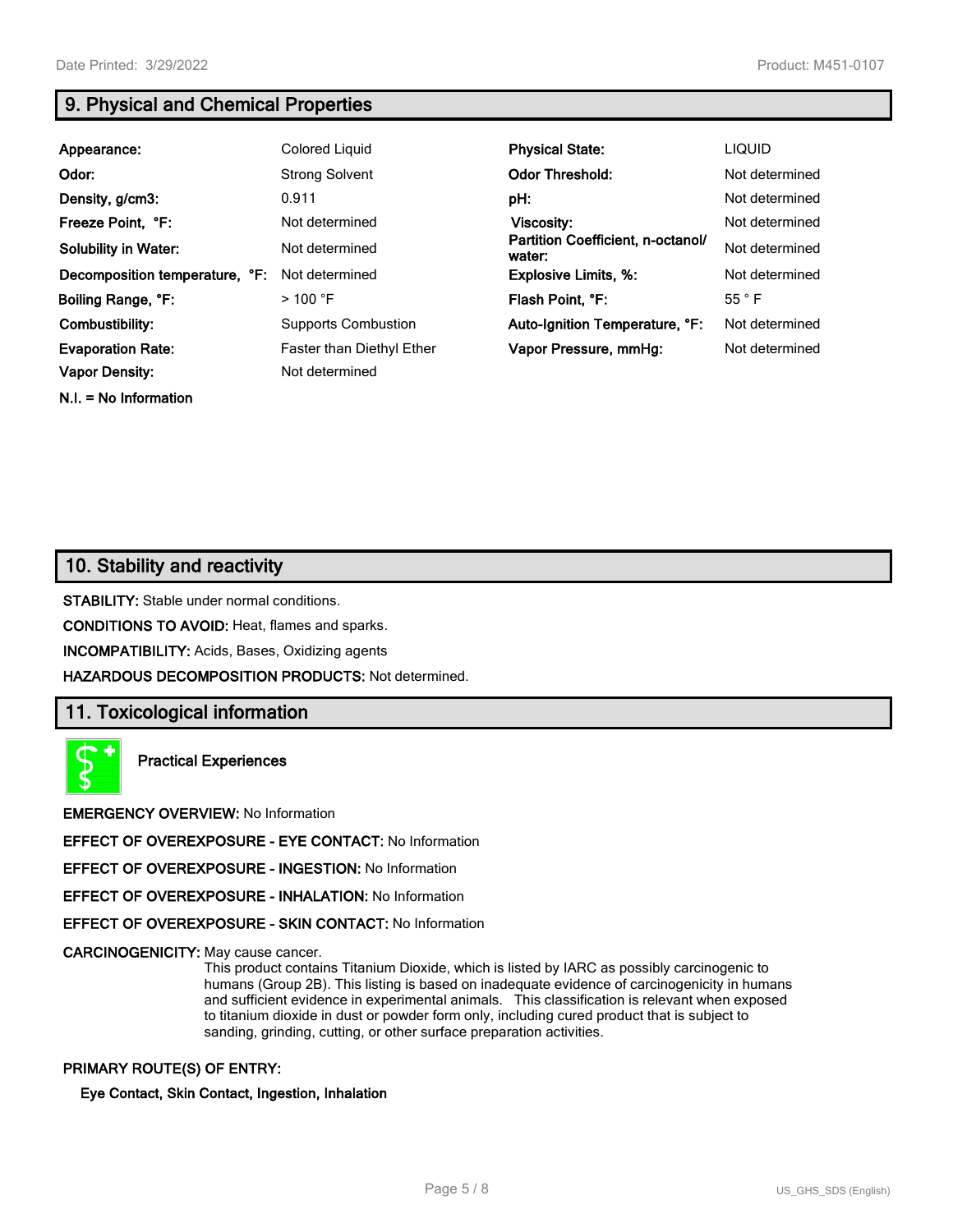#### **Acute Toxicity Values**

#### **The acute effects of this product have not been tested. Data on individual components are tabulated below**

| CAS-No.<br>123-86-4<br>64742-49-0<br>$71-36-3$<br>64-17-5<br>763-69-9<br>108-88-3<br>108-65-6<br>13463-67-7<br>108-38-3<br>64742-47-8<br>100-41-4<br>106-42-3<br>1333-86-4 | <b>Chemical Name</b><br>n-butyl acetate<br>petroleum distillate<br>butanol<br>ethanol<br>eep<br>toluene<br>pm acetate<br>titanium dioxide<br>m-xylene<br>aliphatic petroleum distillates<br>ethylbenzene<br>p-xylene<br>carbon black | Oral LD50<br>14130 mg/kg Rat<br>>5000 mg/kg Rat<br>700 mg/kg Rat<br>7060 mg/kg Rat<br>3200 mg/kg Rat<br>2600 mg/kg Rat<br>8532 mg/kg Rat<br>>10000 mg/kg Rat<br>5000 mg/kg Rat<br>>5000 mg/kg Rat<br>3500 mg/kg Rat<br>4029 mg/kg Rat | Dermal LD50<br>>17600 mg/kg Rabbit 23.4 mg/l Rat<br>>3160 mg/kg Rabbit<br>3402 mg/kg Rabbit<br>15,800 mg/kg<br>4080 mg/kg Rabbit<br>12000 mg/kg Rabbit<br>>5000 mg/kg Rabbit<br>$>10000$ mg/kg Rabbit $>20$ mg/l<br>6500 mg/kg Rabbit<br>>2000 mg/kg Rabbit<br>15400 mg/kg Rabbit<br>>2000 mg/kg rabbit | Vapor LC50<br>54 mg/l Rat<br>8000 mg/l Rat<br>124.7 mg/L Rat<br>$>20$ mg/l<br>12.5 mg/L Rat<br>$>20$ mg/L<br>$>$ 20 mg/l Rat<br>$>13$ mg/L Rat<br>17.2 mg/L Rat<br>>20 mg/l Rat<br>$>20$ mg/l |
|----------------------------------------------------------------------------------------------------------------------------------------------------------------------------|--------------------------------------------------------------------------------------------------------------------------------------------------------------------------------------------------------------------------------------|---------------------------------------------------------------------------------------------------------------------------------------------------------------------------------------------------------------------------------------|---------------------------------------------------------------------------------------------------------------------------------------------------------------------------------------------------------------------------------------------------------------------------------------------------------|-----------------------------------------------------------------------------------------------------------------------------------------------------------------------------------------------|
| 14808-60-7                                                                                                                                                                 | crystalline silica                                                                                                                                                                                                                   | >5000 mg/kg Rat<br>>5000 mg/kg                                                                                                                                                                                                        | >3000 mg/kg Rabbit<br>>5000 mg/kg                                                                                                                                                                                                                                                                       | $>$ 20 mg/l Rat                                                                                                                                                                               |
|                                                                                                                                                                            |                                                                                                                                                                                                                                      |                                                                                                                                                                                                                                       |                                                                                                                                                                                                                                                                                                         |                                                                                                                                                                                               |

**N.I. = No Information**

## **12. Ecological information**

**ECOLOGICAL INFORMATION:** Ecological evaluation of this material has not been performed; however, do not allow the product to be released to the environment without governmental approval/permits.

### **13. Disposal Information**



**Product**

**DISPOSAL METHOD:** Waste from this material may be a listed and/or characteristic hazardous waste. Dispose of material, contaminated absorbent, container and unused contents in accordance with local, state, and federal regulations.

**STEPS TO BE TAKEN IN CASE MATERIAL IS RELEASED OR SPILLED:** Follow personal protective equipment recommendations found in Section VIII. Personal protective equipment needs must be evaluated based on information provided on this sheet and the special circumstances created by the spill including; the material spilled, the quantity of the spill, the area in which the spill occurred, and the training and the expertise of employees in the area responding to the spill. Never exceed any occupational exposure limits. Shut off ignition sources; including electrical equipment and flames. Do not allow smoking in the area. Do not allow the spilled product to enter public drainage system or open waterways.

## **14. Transport Information**

#### **SPECIAL TRANSPORT PRECAUTIONS:** No Information

| DOT: | <b>LIMITED QUANTITY</b> |
|------|-------------------------|
|      |                         |

**IATA:** ID8000, CONSUMER COMMODITY, 9

**IMDG:** LIMITED QUANTITY UN1263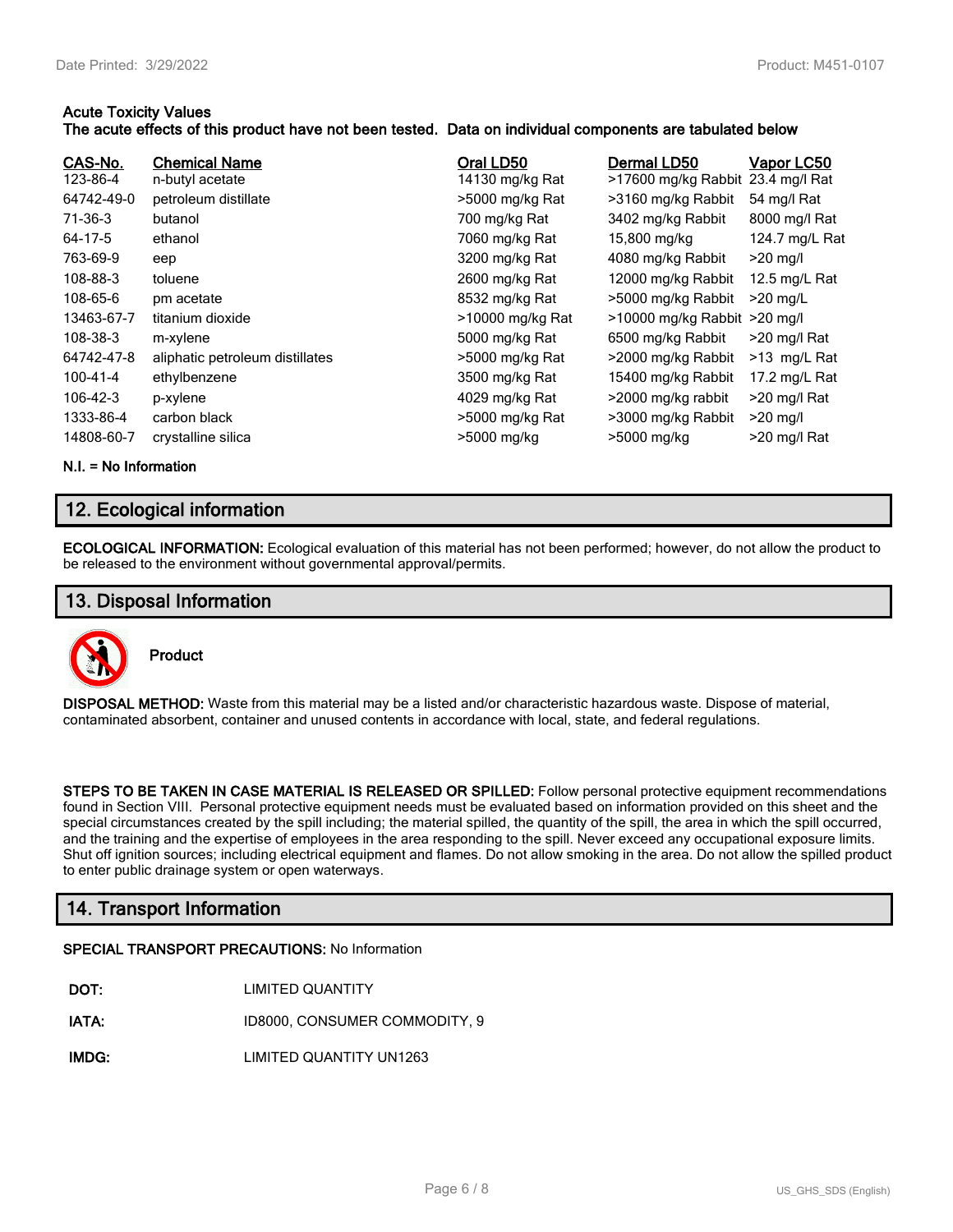## **15. Regulatory Information**

## **U.S. Federal Regulations:**

#### **CERCLA - SARA Hazard Category**

This product has been reviewed according to the EPA 'Hazard Categories' promulgated under Sections 311 and 312 of the Superfund Amendment and Reauthorization Act of 1986 (SARA Title III) and is considered, under applicable definitions, to meet the following categories:

Fire Hazard, Acute Health Hazard, Chronic Health Hazard

#### **SARA SECTION 313**

This product contains the following substances subject to the reporting requirements of Section 313 of Title III of the Superfund Amendment and Reauthorization Act of 1986 and 40 CFR part 372:

| <b>Chemical Name</b> | CAS-No.  | Wt. % |
|----------------------|----------|-------|
| butanol              | 71-36-3  | 10.84 |
| toluene              | 108-88-3 | 2.81  |
| m-xylene             | 108-38-3 | 2.31  |

#### **TOXIC SUBSTANCES CONTROL ACT**

This product contains the following chemical substances subject to the reporting requirements of TSCA 12(B) if exported from the United States:

| <b>Chemical Name</b>         | CAS-No.  |
|------------------------------|----------|
| octamethylcyclotetrasiloxane | 556-67-2 |

## **U.S. State Regulations:**

#### **CALIFORNIA PROPOSITION 65**

WARNING: Cancer and Reproductive Harm - www.P65Warnings.ca.gov.

Titanium Dioxide, Cancer, 2.5045% Toluene, Reproductive Harm, 2.8132%

|  |  |  | 16. Other Information |
|--|--|--|-----------------------|
|--|--|--|-----------------------|

| <b>Revision Date:</b>  |  | 3/29/2022                                                                                                                                                          |  |                    | <b>Supersedes Date:</b> |                             | 12/7/2021 |
|------------------------|--|--------------------------------------------------------------------------------------------------------------------------------------------------------------------|--|--------------------|-------------------------|-----------------------------|-----------|
| Reason for revision:   |  | <b>Product Composition Changed</b><br>Substance and/or Product Properties Changed in Section(s):<br>09 - Physical & Chemical Information<br>16 - Other Information |  |                    |                         |                             |           |
| Datasheet produced by: |  | <b>Regulatory Department</b>                                                                                                                                       |  |                    |                         |                             |           |
| <b>HMIS Ratings:</b>   |  |                                                                                                                                                                    |  |                    |                         |                             |           |
| Health:                |  | Flammability:                                                                                                                                                      |  | <b>Reactivity:</b> |                         | <b>Personal Protection:</b> | х         |

#### **Volatile Organic Compounds, gr/ltr:** 652

#### **Text for GHS Hazard Statements shown in Section 3 describing each ingredient:**

| H <sub>225</sub> | Highly flammable liquid and vapour.           |
|------------------|-----------------------------------------------|
| H <sub>226</sub> | Flammable liquid and vapour.                  |
| H <sub>251</sub> | Self-heating: may catch fire.                 |
| H302             | Harmful if swallowed.                         |
| H304             | May be fatal if swallowed and enters airways. |